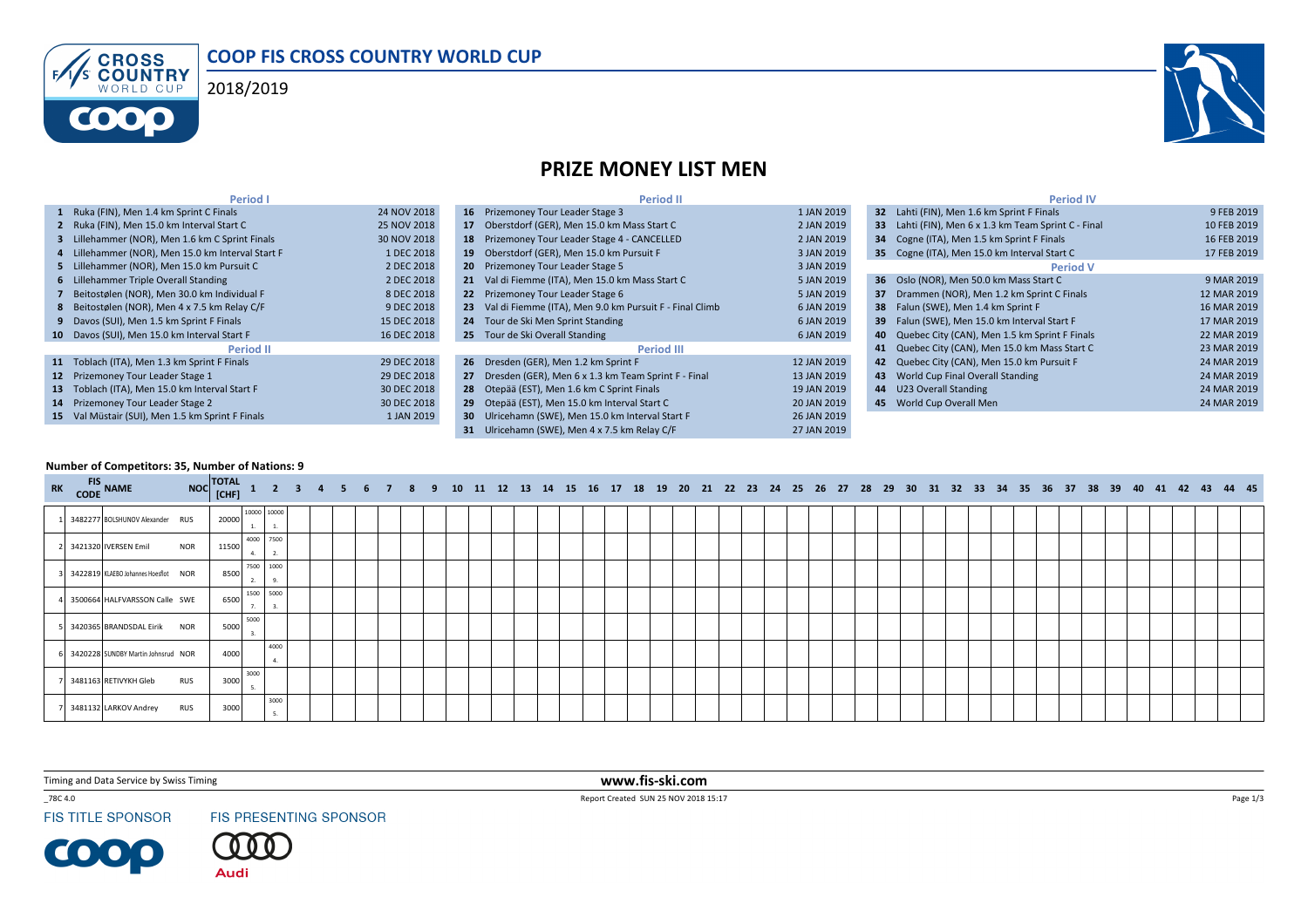COOP FIS CROSS COUNTRY WORLD CUP**ENS CROSS** 



**COOO** 



## PRIZE MONEY LIST MEN

| RK FIS NAME |                                          |            | NOC TOTAL 1 2 3 4 5 6 7 8 9 10 11 12 13 14 15 16 17 18 19 20 21 22 23 24 25 26 27 28 29 30 31 32 33 34 35 36 37 38 39 40 41 42 43 44 45 |                     |            |  |  |  |  |  |  |  |  |  |  |  |  |  |  |  |  |  |  |  |  |  |
|-------------|------------------------------------------|------------|-----------------------------------------------------------------------------------------------------------------------------------------|---------------------|------------|--|--|--|--|--|--|--|--|--|--|--|--|--|--|--|--|--|--|--|--|--|
|             | 3480013 VYLEGZHANIN Maxim RUS            |            | 2000                                                                                                                                    |                     | 2000<br>6. |  |  |  |  |  |  |  |  |  |  |  |  |  |  |  |  |  |  |  |  |  |
| q           | 3421698 FOSSLI Sondre Turvoll NOR        |            | 2000                                                                                                                                    | 2000<br>6.          |            |  |  |  |  |  |  |  |  |  |  |  |  |  |  |  |  |  |  |  |  |  |
|             | 11 3180535 NISKANEN livo<br>FIN          |            | 1500                                                                                                                                    |                     | 1500<br>7. |  |  |  |  |  |  |  |  |  |  |  |  |  |  |  |  |  |  |  |  |  |
|             | 12 3100110 HARVEY Alex                   | CAN        | 1100                                                                                                                                    | 1100<br>8.          |            |  |  |  |  |  |  |  |  |  |  |  |  |  |  |  |  |  |  |  |  |  |
|             | 13 3421154 NYENGET Martin Loewstroem NOR |            | 1100                                                                                                                                    |                     | 1100<br>8. |  |  |  |  |  |  |  |  |  |  |  |  |  |  |  |  |  |  |  |  |  |
|             | 14 3180508 HAKOLA Ristomatti FIN         |            | 1050                                                                                                                                    | 250<br>800<br>$11.$ | 17.        |  |  |  |  |  |  |  |  |  |  |  |  |  |  |  |  |  |  |  |  |  |
|             | 15 3290326 PELLEGRINO Federico ITA       |            | 1000                                                                                                                                    | 1000<br>9.          |            |  |  |  |  |  |  |  |  |  |  |  |  |  |  |  |  |  |  |  |  |  |
|             | 16 3482260 SOBAKAREV Andrey RUS          |            | 900                                                                                                                                     | 900<br>$10.$        |            |  |  |  |  |  |  |  |  |  |  |  |  |  |  |  |  |  |  |  |  |  |
|             | 16 3420994 TOENSETH Didrik NOR           |            | 900                                                                                                                                     |                     | 900<br>10. |  |  |  |  |  |  |  |  |  |  |  |  |  |  |  |  |  |  |  |  |  |
|             | 18 3421779 KRUEGER Simen Hegstad NOR     |            | 800                                                                                                                                     |                     | 800<br>11. |  |  |  |  |  |  |  |  |  |  |  |  |  |  |  |  |  |  |  |  |  |
|             | 19 3482119 CHERVOTKIN Alexey RUS         |            | 700                                                                                                                                     |                     | 700<br>12. |  |  |  |  |  |  |  |  |  |  |  |  |  |  |  |  |  |  |  |  |  |
|             | 19 3510377 HEDIGER Jovian<br>SUI         |            | 700                                                                                                                                     | 700<br>12.          |            |  |  |  |  |  |  |  |  |  |  |  |  |  |  |  |  |  |  |  |  |  |
|             | 21 3482105 YAKIMUSHKIN Ivan RUS          |            | 600                                                                                                                                     |                     | 600<br>13. |  |  |  |  |  |  |  |  |  |  |  |  |  |  |  |  |  |  |  |  |  |
|             | 21 3422161 STADAAS Kasper                | <b>NOR</b> | 600                                                                                                                                     | 600<br>13.          |            |  |  |  |  |  |  |  |  |  |  |  |  |  |  |  |  |  |  |  |  |  |
|             | 23 3420605 ROETHE Sjur                   | <b>NOR</b> | 500                                                                                                                                     |                     | 500<br>14. |  |  |  |  |  |  |  |  |  |  |  |  |  |  |  |  |  |  |  |  |  |
|             | 23 3190323 CHANAVAT Lucas FRA            |            | 500                                                                                                                                     | 500<br>14.          |            |  |  |  |  |  |  |  |  |  |  |  |  |  |  |  |  |  |  |  |  |  |
|             | 25 3290379 DE FABIANI Francesco ITA      |            | 400                                                                                                                                     |                     | 400<br>15. |  |  |  |  |  |  |  |  |  |  |  |  |  |  |  |  |  |  |  |  |  |
|             | 26 3190255 GROS Baptiste<br>FRA          |            | 400                                                                                                                                     | 400<br>15.          |            |  |  |  |  |  |  |  |  |  |  |  |  |  |  |  |  |  |  |  |  |  |
|             | 27 3421164 SKAR Sindre Bjoernestad NOR   |            | 300                                                                                                                                     | 300<br>16.          |            |  |  |  |  |  |  |  |  |  |  |  |  |  |  |  |  |  |  |  |  |  |

Timing and Data Service by Swiss Timing

 $\_78C$  4.0  $\,$ 

**FIS TITLE SPONSOR** 

**COOP** 

FIS PRESENTING SPONSOR

〔00

**Audi** 

 www.fis-ski.comReport Created SUN 25 NOV 2018 15:17